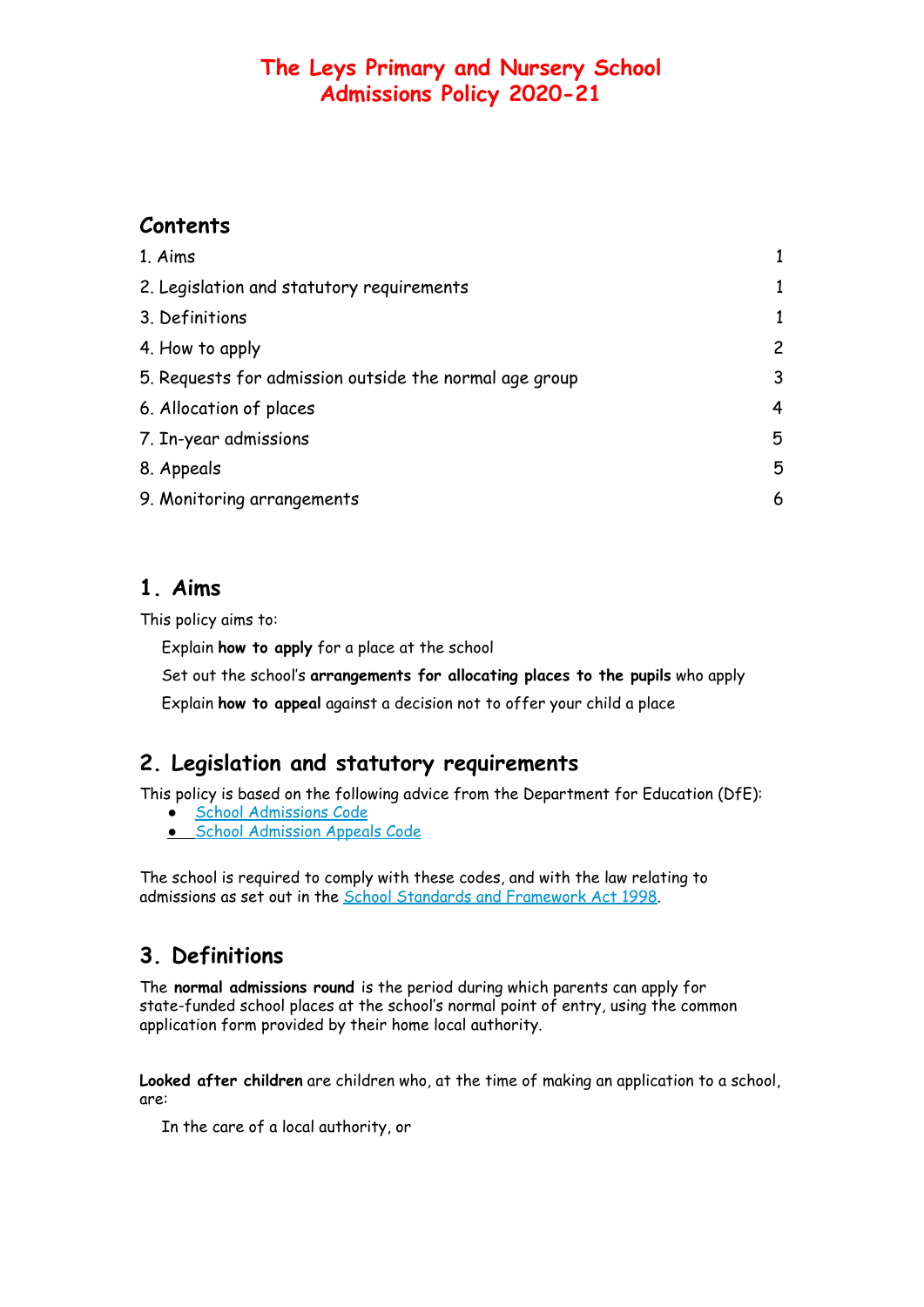Being provided with accommodation by a local authority in exercise of its social services functions

**Previously looked after children** are children who were looked after, but ceased to be so because they:

Were adopted under the Adoption Act 1976 or the Adoption and Children Act 2002, or

Became subject to a child arrangements order, or

Became subject to a special guardianship order

<span id="page-1-0"></span>A child reaches **compulsory school age** on the prescribed day following his or her fifth birthday (or on his or her fifth birthday if it falls on a prescribed day). The prescribed days are 31 December, 31 March and 31 August.

#### **4. How to apply**

#### ● **Admissions to The Leys Primary School (mainstream provision)**

For applications in the normal admissions round you should use the application form provided by Hertfordshire County Council. You can use this form to express your preference for a minimum of 3 state-funded schools, in rank order. Please use the link:

[https://www.hertfordshire.gov.uk/services/Schools-and-education/Schools-and-educati](https://www.hertfordshire.gov.uk/services/Schools-and-education/Schools-and-education.aspx) [on.aspx](https://www.hertfordshire.gov.uk/services/Schools-and-education/Schools-and-education.aspx)

You will receive an offer for a school place directly from your local authority.

**Please note: pupils already attending our nursery will not transfer automatically into the main school. A separate application must be made for a place in reception.**

#### ● **Admissions to The Leys Nursery school**

Parents and carers of pupils with children born between the 1st of September 2017 and the 31st of August 2018 need to apply to the school using our Nursery Application form. This can be downloaded from our website, sent by email, or collected from our school office. Children will be offered places to join the nursery class at the start of the school year in which they have their fourth birthday. All children will be offered 15 hours free provision and some parents will qualify for a further free 15 hours childcare.

The nursery admissions criteria in the event of over-subscription (more children wanting places than we are able to accommodate) will be the following**.**

- Children with an EHC (Education, Health and Care) Plan that names the school.
- Children looked after and children who were looked after, but ceased to be so because they were adopted (or became subject to a child arrangements order or a special guardianship order).
- Children for whom it can be demonstrated that they have a particular medical or social need to attend the nursery class at the Leys.
- Children who have a sibling at the school at the time of application.
- Children who live closest to the school.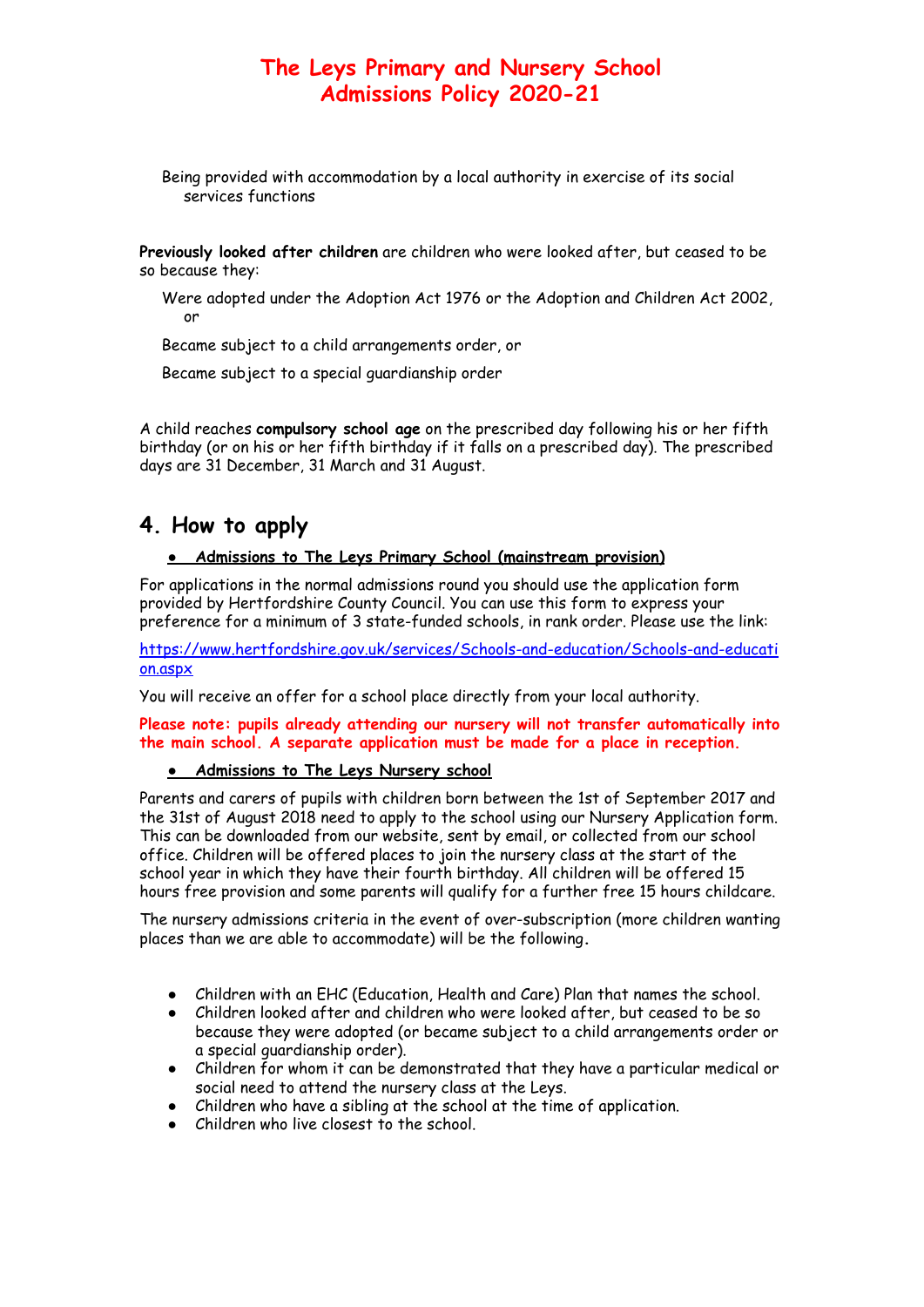### **5. Requests for admission outside the normal age group**

Parents are entitled to request a place for their child outside of their normal age group.

Decisions on requests for admission outside the normal age group will be made on the basis of the circumstances of each case and in the best interests of the child concerned. In accordance with the School Admissions Code, this will include taking account of:

- Parents' views
- Information about the child's academic, social and emotional development
- Where relevant, their medical history and the views of a medical professional
- Whether they have previously been educated out of their normal age group
- Whether they may naturally have fallen into a lower age group if it were not for being born prematurely
- The headteacher's views

Wherever possible, requests for admission outside a child's normal age group will be processed as part of the main admissions round. They will be considered on the basis of the admission arrangements laid out in this policy, including the oversubscription criteria listed in section 6. Applications will not be treated as a lower priority if parents have made a request for a child to be admitted outside the normal age group.

<span id="page-2-0"></span>Parents will always be informed of the reasons for any decision on the year group a child should be admitted to. Parents do not have a right to appeal if they are offered a place at the school but it is not in their preferred age group.

# **6. Allocation of places**

#### **6.1 Admission number**

The school has an agreed (temporary) admission number of 60 pupils for entry in Reception, Year 1 and 2 (2019-20). The agreed submission number is 75 pupils for Year 3,4,5 and 6.

#### **6.2 Oversubscription criteria**

All children whose statement of special educational needs (SEN) or education, health and care (EHC) plan names the school will be admitted before any other places are allocated.

If the school is not oversubscribed, all applicants will be offered a place.

In the event that the school receives more applications than the number of places it has available, places will be given to those children who meet any of the criteria set out below, in order until all places are filled.

Over-subscription criteria

- Children with an EHC (Education, Health and Care) Plan that names the school.
- Children looked after and children who were looked after, but ceased to be so because they were adopted (or became subject to a child arrangements order or a special guardianship order).
- Children for whom it can be demonstrated that they have a particular medical or social need to attend the Leys Primary School.
- Children who have a sibling at the school at the time of application.
- Children who live closest to the school.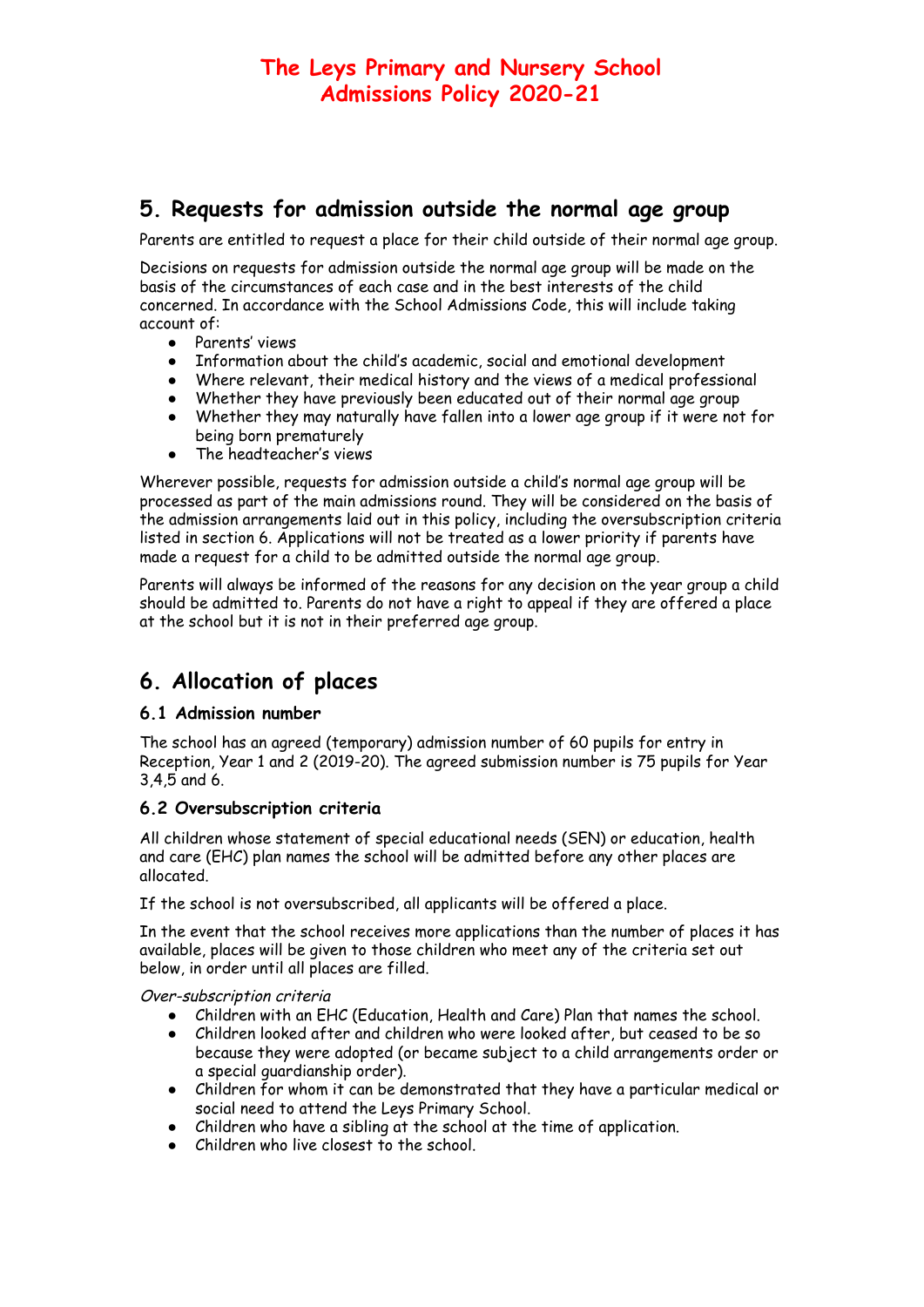#### **6.3 Tie break**

In the case of 2 or more applications that cannot be separated by the oversubscription criteria outlined above, the school will use the distance between the school and a child's home as a tie breaker to decide between applicants. Priority will be given to children who live closest to the school. Distance will be measured in a straight line from the child's home address to the school's front gates on Ripon road. A child's home address will be considered to be where he/she is resident for the majority of nights in a normal school week.

<span id="page-3-0"></span>Where the distance between 2 children's homes and the school is the same, random allocation will be used to decide between them. This process will be independently verified.

## **7. In-year admissions**

You can apply for a place for your child at any time outside the normal admissions round. As is the case in the normal admissions round, all children whose statement of SEN or EHC plan names the school as a suitable placement as part of the review process.

Likewise, if there are spaces available in the year group you are applying for, your child will always be offered a place.

If there are no spaces available at the time of your application, your child's name will be added to a waiting list for the relevant year group. When a space becomes available it will be filled by one of the pupils on the waiting list in accordance with the oversubscription criteria listed in section 6.3 of this policy. Priority will not be given to children on the basis that they have been on the waiting list the longest.

Applications for in-year admissions please use the following link:

<span id="page-3-1"></span>[https://www.hertfordshire.gov.uk/services/Schools-and-education/Schools-and-educati](https://www.hertfordshire.gov.uk/services/Schools-and-education/Schools-and-education.aspx) [on.aspx](https://www.hertfordshire.gov.uk/services/Schools-and-education/Schools-and-education.aspx)

# **8. Appeals**

If your child's application for a place at the school is unsuccessful, you will be informed why admission was refused and given information about the process for hearing appeals by Hertfordshire County Council. If you wish to appeal, you must use the use the HCC appeals system where you will find details of the appeals timetable.

Please use the following link:

[https://www.hertfordshire.gov.uk/services/schools-and-education/school-admissions/pr](https://www.hertfordshire.gov.uk/services/schools-and-education/school-admissions/primary-junior-and-middle-schools/primary-school-appeals.aspx) [imary-junior-and-middle-schools/primary-school-appeals.aspx](https://www.hertfordshire.gov.uk/services/schools-and-education/school-admissions/primary-junior-and-middle-schools/primary-school-appeals.aspx)

The school has the right to counter any appeal under the as set out on the School Admissions Appeal Code under the following guidelines:

● Consideration of Prejudice

The panel must consider the impact on the school of admitting additional children. In reaching a decision as to whether or not there would be prejudice the panel may consider the following factors:

a) what effect an additional admission would have on the school in the current and following academic years as the year group moves through the school;